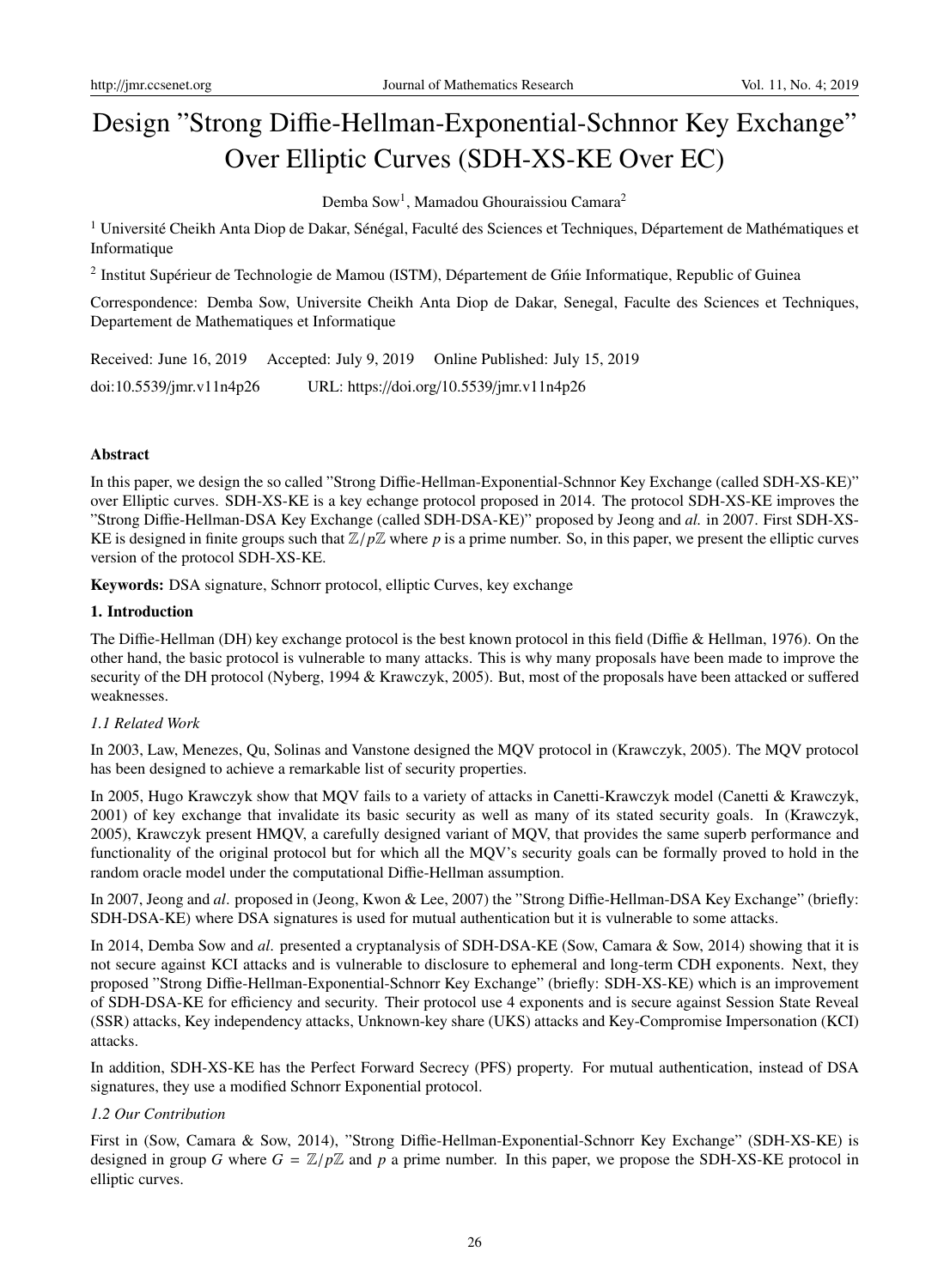#### *1.3 Organization of the Paper*

This paper is organize as follow:

- In section 2: we recall some definitions and results about elliptic curves (), Discrete Logarithm Problem over Elliptic curves (), Diffie-Hellman protocol over Elliptic curves (), Schnorr protocol over Elliptic curves () and security notions about key exchange protocols ().
- In section 3: first, we design SDH-XS-KE protocol over Elliptic curves. In additional, we show its performance and security.

#### 2. Preliminaries

*2.1 Elliptic Curves Over a Finite Field*

*Definition 1* Let  $\mathbb F$  be a field.

• An elliptic curve  $\mathcal E$  over  $\mathbb F$  can be given by the so-called Weierstrass equation

$$
\mathcal{E}: y^2 + a_1xy + a_3y = x^3 + a_2x^2 + a_4x + a_6
$$

where the coefficients  $a_1, a_2, a_3, a_4, a_6 \in \mathbb{F}$  and  $\mathcal{E}$  has to be nonsingular.

• The set of  $\mathbb F$ -rational points on  $\mathcal E$  is defined by the set of points

$$
\mathcal{E}(\mathbb{F}) = \{(x, y) \in \mathbb{F} \times \mathbb{F} : y^2 + a_1xy + a_3y = x^3 + a_2x^2 + a_4x + a_6\} \cup \{P_{\infty}\}\
$$

where  $P_{\infty}$  is the point at infinity.

• The set of F-rational points on E by means of the chord-and-tangent process turns  $\mathcal{E}(\mathbb{F})$  into an abelian group with  $P_{\infty}$  as the neutral element.

#### *Definition 2* (Elliptic curves over a finite field  $\mathbb{F}_q$ ).

Let  $\mathbb{F}_q$  be a field not of characteristic 2 or 3. Suppose  $a, b \in \mathbb{F}_q$  such that  $x^3 + ax + b$  has no multiple roots. The equation of the elliptic curve  $\mathcal E$  can be transformed into the reduced Weierstrass form

$$
y^2 = x^3 + ax + b, \ a, b \in \mathbb{F}_q
$$

where  $4a^3 + 27b^2 \neq 0$ . When  $\mathbb{F}_q$  for some prime  $q > 3$ , such a curve will be denoted  $\mathcal{E}_q(a, b)$ .

**Theorem 1 (Hasse)** Let  $\mathcal E$  be an elliptic curve over  $\mathbb F_q$ . Then

$$
q + 1 - 2\sqrt{p} \le |E| \le q + 1 + 2\sqrt{q}.
$$

# *2.2 Discret Logarithm Problem*

Let  $E(\mathbb{K})$  an elliptic curve over a finite field  $\mathbb{K}$  and a generator P of order q.

- The Elliptic Curve Discrete Logarithm Problem (ECDLP) is to determine the integer *k*, given rational points *P* and *Q* on  $E(\mathbb{K})$ , and given that  $k * P = Q$ .
- The Elliptic Curve Computational Diffie-Hellman Problem (ECCDH) is the following: given rational points  $Q_1 =$  $k_1P$  and  $Q_2 = k_2P$ , compute  $Q = k_1k_2P$ .

#### *2.3 Di*ffi*e-Hellman Key Exchange*

Diffie-Hellman is a key exchange protocol invented in 1976 and presented in the article: *New directions in cryptography* (Diffie & Hellman, 1976).

# Diffie-Hellman protocol over elliptic curve

Let  $E(\mathbb{K})$  an elliptic curve over a finite field  $\mathbb{K}$  and a generator P of order q.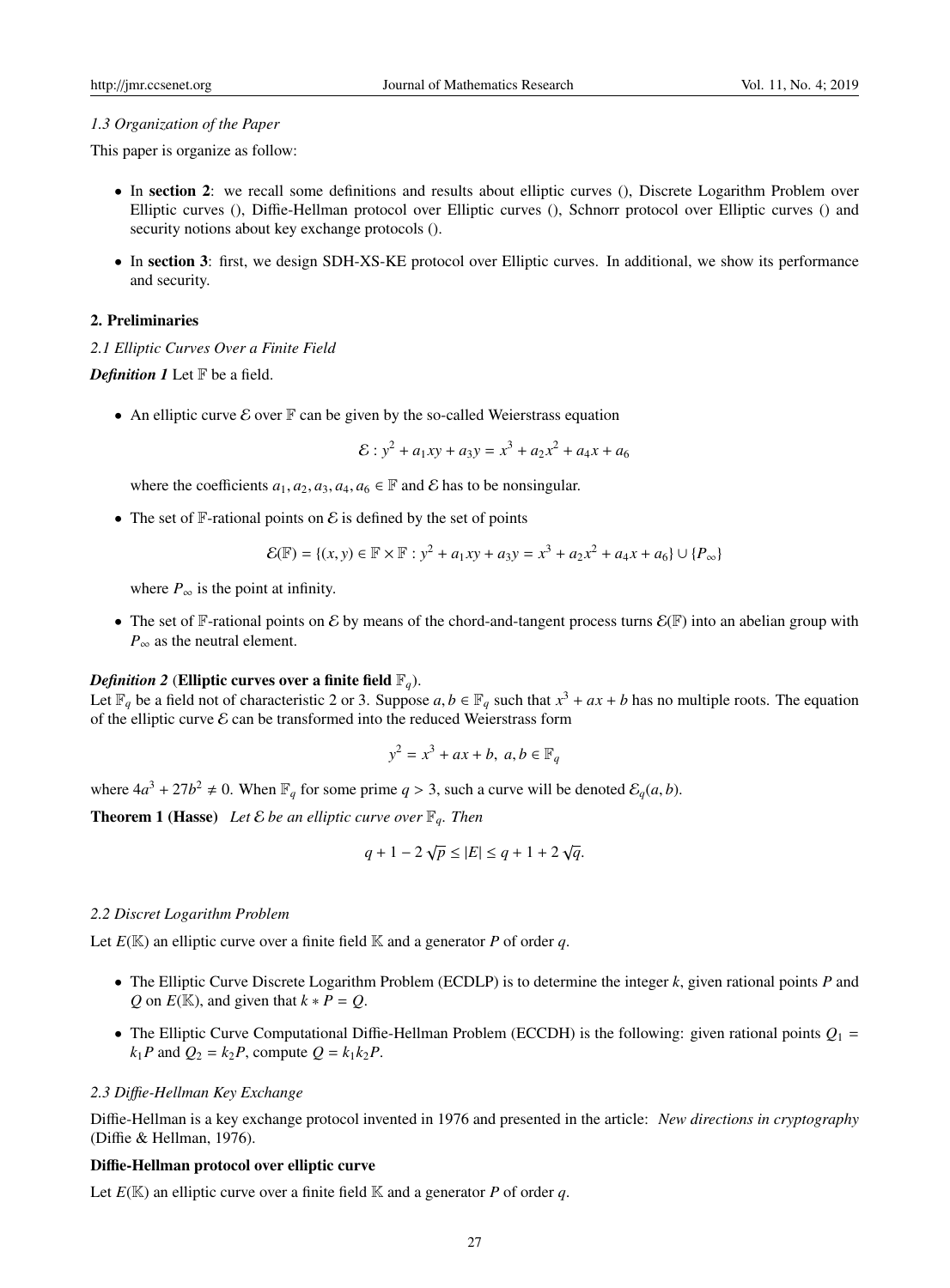- *A* selects an integer *a* such that  $1 < a < q 1$ , keeps it secret and sends [*a*]*P* to *B*.
- *B* selects an integer *b* such that 1 < *b* < *q* − 1, keeps it secret and sends [*b*]*P* to *A*
- Both *A* and *B* compute  $k = [a][b]P = [b][a]P = [ab]P$ .

#### *2.4 Schnorr Protocol*

2.4.1 Schnorr Identification Protocol

Let  $E(\mathbb{K})$  be an elliptic curve over a finite field  $\mathbb{K}$  and  $g \in E(\mathbb{K})$  be a point of order *q*.

In Schnorr identification protocol, *sk* is the secret key and  $a \in [1, q]$  is an integer. Take  $\gamma = [a]g$  and  $pk = (E(\mathbb{F}_p), g, \gamma)$ the public key.

Let  $P$  the prover and  $V$  the verifier.

- 1. P takes an element  $x \stackrel{Rand}{\leftarrow} [1, q]$  and dispatchs  $X = [x]g$  to V.
- 2. *V* takes an element "challenge"  $e \stackrel{Rand}{\leftarrow} [1, q]$  and dispatchs *e* to *P*.
- 3. P computes  $s = x + ae \mod q$  and dispatchs *s* to V.

P is identified by V if  $[s]g = X + [e]\gamma$ .

#### 2.4.2 Exponential Schnorr Identification Protocol

Let  $P$  the prover and  $V$  the verifier.

In Exponential Schnorr identification protocol, *sk* is the secret key and  $\alpha \in [1, q]$  is an integer. Take  $\gamma = [\alpha]g$  and  $pk = (E(\mathbb{F}_p), g, \gamma)$  the public key.

- 1. *V* takes an element  $y \stackrel{Rand}{\leftarrow} [1, q]$  and dispatchs  $Y = [y]g$  to  $\mathcal{P}$ .
- 2. P takes an element  $x \stackrel{Rand}{\leftarrow} [1, q]$  and dispatchs  $X = [x]g$  to V.
- 3. *V* takes an element "challenge"  $e \stackrel{Rand}{\leftarrow} [1, q]$  and dispatchs *e* to *P*.
- 4. P computes  $s = x + \alpha e$  mod q and dispatchs  $S = sY$  to V.

P is identified by V if  $S = y(X + [e]\gamma)$ .

We can prove that Exponential Schnorr identification is a proof of the "ability" of the prover P to calculate  $CDH(\gamma, Y)$ for all  $X \in G$ . The protocol is furthermore a zero knowledge for a verifier V that randomly takes *e*, (Krawczyk, 2005).

#### *2.5 Security Notions About Key Exchange Protocols*

In this section, we will define security terms that key sharing protocols should check.

- 1. Key Independency. Independence of keys: this term means that the keys of sessions are computationally independent between them.
- 2. Session State Reveal Attack. this term means that the security of the session keys is ensured even if the attacker has access to the random numbers which made it possible to generate them.
- 3. Perfect Forward Secrecy (PFS): this term means that the attacker's knowledge of a long-term key must not compromise the progress of the protocol.
- 4. Resistance to Key-Compromise Impersonation (KCI) attacks This term means that even if the private key of one of the parties is known by the attacker, this should not allow him to control a session.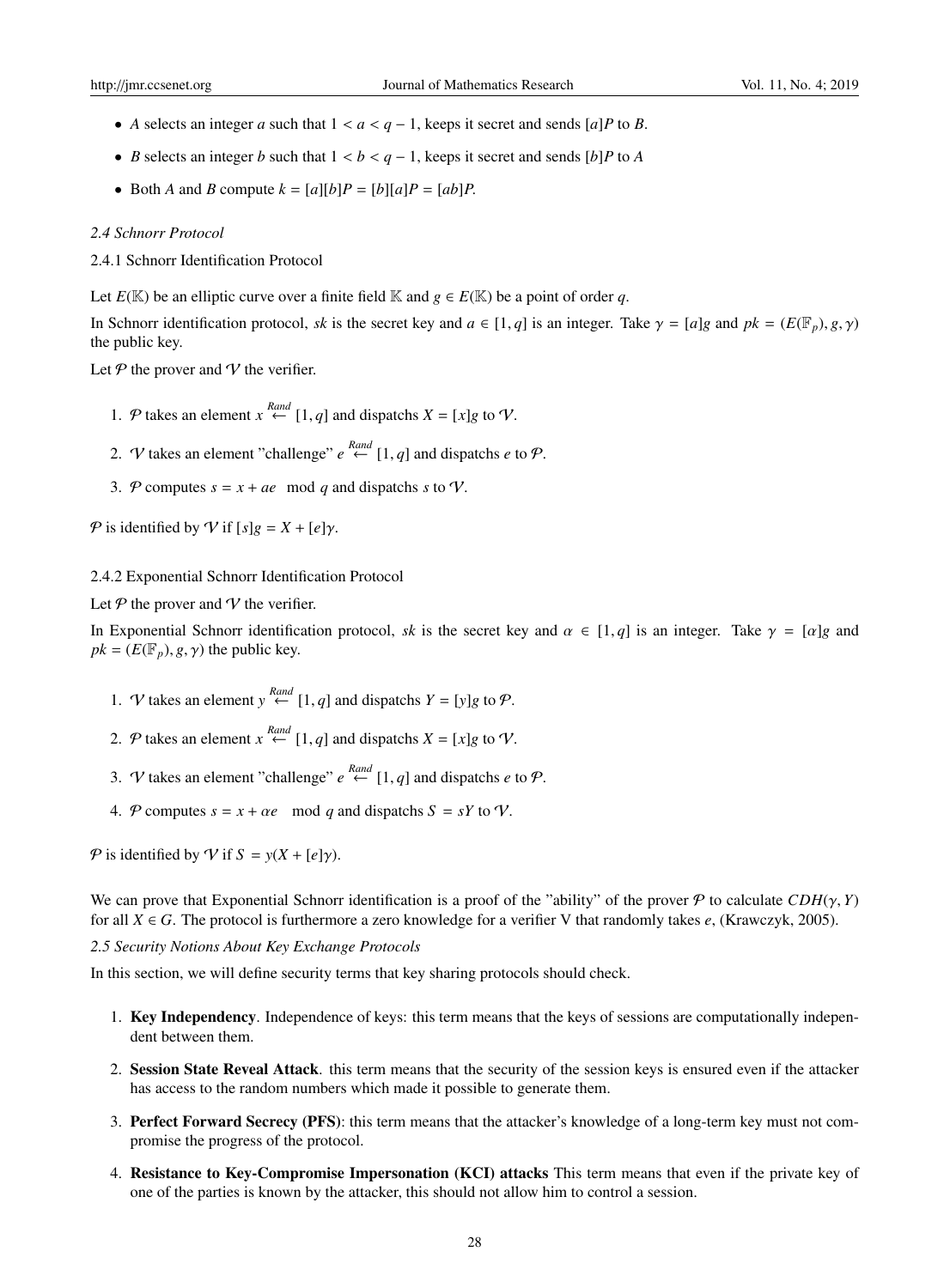# 5. The case of Diffie-Hellman Key exchange protocol: (Krawczyk, 2005)

Let a session  $(id_A, id_B, V_A = v_A \cdot g, V_B = v_B \cdot g)$  for two parties A and B having the respective key pairs  $(x_A, x_A \cdot g)$ and  $(x_B, x_B \cdot g)$ ; the computation of the session key involves the four secret values  $x_A, x_B, v_A, v_B$ . Obviously the disclosure of  $\{x_A, v_A\}$ , or  $\{x_B, v_B\}$ , gives the attacker the advantage of reading the session key.

Securing the communication between A and B requires that the attacker's knowledge of any other pair of values (except { $x_A$ ,  $y_A$ }, and { $x_B$ ,  $y_B$ }) in the set { $x_A$ ,  $x_B$ ,  $y_A$ ,  $y_B$ } must not allow it to lead an attack. We can summarize this as follows:

- $\{x_A, x_B\}$  and try to get the session key from the keys of previous sessions: this is PFS attack;
- $\{v_A, v_B\}$ : this stems from the security to State reveal attack;
- $\{x_A, v_B\}$  or  $\{x_B, v_A\}$ : this stems from the security to KCI attacks;
- $x_A x_B \cdot g$  without learning  $(x_A, x_B)$ : this stems from the security of the disclosure of long-term DH exponents;
- $v_A v_B \cdot g$ , without learning  $\{v_A, v_B\}$ : this follows from the security of the disclosure of ephemeral DH exponents;

# 3. The Protocol SDH-XS-KE Over Elliptic Curves

In the SDH-XS-KE protocol, modified Schnorr Exponential protocol provides mutual authentication between parties.

## *3.1 Design SDH-XS-KE Over Elliptic Curves*

Let  $E(\mathbb{K})$  an elliptic curve over a finite field  $\mathbb{K}$ ,  $g \in E(\mathbb{K})$  a generator of order q and  $\overline{O}$  the point at infinity. Let H:  $E(\mathbb{K}) \times E(\mathbb{K}) \times \overline{P} \to \{0,1\}^l$  be a hash function (where  $l \geq 224$  and  $\overline{P}$  is the set of all parties authorized to take part in the protocol). Let  $\mathcal{G}: E(\mathbb{K}) \to \{0,1\}^l$  be a randomness extractor on  $E(\mathbb{K})$  and and  $\overline{H}: \{0,1\}^l \times \overline{\mathcal{P}} \times \overline{\mathcal{P}} \times \{0,1\} \to \{0,1\}^l$  be a hash function and  $\mathbf{MAC}_K : E(\mathbb{K}) \times E(\mathbb{K}) \times \overline{\mathcal{P}} \to \{0,1\}^l$  be a keyed hash function for Mac authentication.

Suppose that  $(x_A, y_A = x_A \cdot g)$  the Alice key pair and  $(x_B, y_B = x_B \cdot g)$  the Bob key pair where  $x_A, x_B < q$  are random integers.

### Protocol

- 1. Alice chooses a secret session's random  $v_A < q$ , calculates  $V_A = v_A \cdot g$ ,  $\delta_{AB} = (v_A + x_A) \cdot y_B$  and  $h_{AB} = H(\delta_{AB}, V_A, id_A)$ , destroy  $\delta_{AB}$  and dispatchs ( $V_A$ ,  $h_{AB}$ ) to Bob;
- 2. Bob verifies if  $V_A \neq \overline{O}$ , calculates  $\lambda_{BA} = x_B \cdot (V_A + y_A)$  and  $H(\lambda_{BA}, V_A, id_A)$  and destroy  $\lambda_{BA}$ ; verifies if  $H(\lambda_{BA}, V_A, id_A) \neq h_{AB}$ ;
	- If any of the above checks do not match then Bob interrupts the flow of the protocol.
	- Bob chooses a secret session's random  $v_B < q$ , calculates  $V_B = v_B \cdot g$  and  $K_{mac} = \overline{H}(K_{B2}, id_A, id_B, 1)$  where  $K_{B2} = G(g_{KBs}, l)$  and  $g_{KBs} = (v_B + x_B) \cdot (V_A + y_A)$ .
	- Bob calculates  $\delta_{BA} = (v_B + x_B) \cdot y_A$ ,  $h_{MAC_B} = \text{MAC}_{K_{mac}}(\delta_{BA}, V_B, id_B)$ , destroy  $\delta_{BA}$  and dispatchs  $(V_B, h_{MAC_B})$  to Alice;
- 3. Alice verifies if  $V_B \neq \overline{O}$ , calculates  $K_{mac} = \overline{H}(K_{A2}, id_A, id_B, 1)$  where  $K_{A2} = \mathcal{G}(g_{KAs}, l)$  and  $g_{KAs} = (v_A + x_A)$ .  $(V_B + y_B)$ .
	- calculates  $\lambda_{AB} = x_A \cdot (V_B + y_B)$  and  $h'_{MAC_B} = \textbf{MAC}_{K_{mac}}(\lambda_{AB}, V_B, id_B)$ , and destroy  $\lambda_{AB}$ ; verifies if  $h'_{MAC_B} \neq h_{MAC_B}$ ,
	- If any of the above checks do not match then Alice interrupts the flow of the protocol, otherwise,
	- Alice calculates  $h_{MAC_A} = \textbf{MAC}_{K_{mac}}(g_{KAs}, V_A, id_A)$ , and dispatchs it to Bob.
	- Alice calculates and saves  $K_{As} = \overline{H}(K_{A2}, id_A, id_B, 0)$  as her current session key.
- 4. Bob calculates  $h'_{MAC_A} = \textbf{MAC}_{K_{mac}}(g_{KBS}, V_A, id_A)$ , and verifies if  $h'_{MAC_A} \neq h_{MAC_A}$ .
	- If any of the above checks do not match then Bob interrupts the flow of the protocol, otherwise, Bob calculates and saves the key  $K_{Bs} = \overline{H}(K_{B2}, id_A, id_B, 0)$  as his current session key.

## *3.2 SDH-XS-KE Over Elliptic Curves: Security and Performance*

The modified Schnorr Exponential protocol has ensured mutual authentication between parties where their public keys are their challenges. The success of the protocol depends on the honesty of the participants who must select, use and save the values of the protocol parameters correctly. That said for the future that we assume the participants are honest.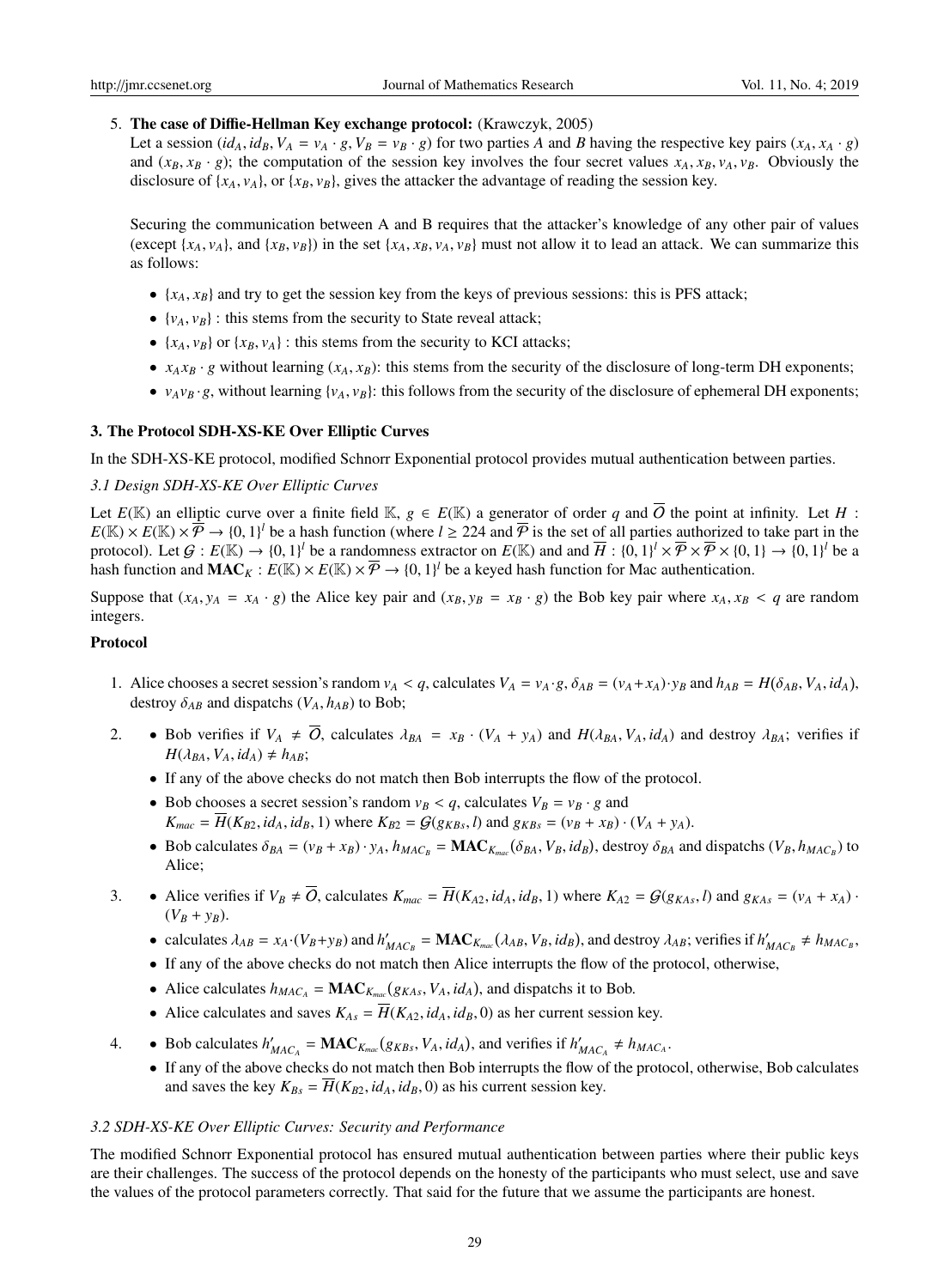#### Performance

In the SDH-XS-KE protocol, there is a key confirmation step and we used only 4 exponents and 4 passes. Thus, it is efficient (because faster) than SDH-DSA-KE where 5 exponents 4 passes are used.

#### **Security**

In (Sow, Camara & Sow, 2014), the vulnerability to KCI attacks of the SDH-DSA-KE protocol is shown. In what follows, we will prove the security of the SDH-XS-KE protocol if there is the impossibility of calculating CDH  $(V_A, V_B)$ , CDH  $(y_A, y_B)$ , CDH  $(V_A, y_B)$ , CDH  $(V_B, y_A)$  and if the hash function used is solid.

#### Theorem 2 *The SDH-XS-KE protocol over elliptic curves has the Perfect Forward Secrecy property.*

*Proof* There is a key confirmation step, plus the attacker can not participate in the session where the parties will create the session key. The only possibility that the attacker is to compute the session key directly if we suppose that he holds the keys in the long term in other words  $x_A$  and  $x_B$ . The session key is thus equal to  $K_{Bs} = H(K_{B2}, id_A, id_B, 0)$  where  $K_{B2} = G(g_{KBs}, l)$  and  $g_{KB} = (v_A + x_A)(v_B + x_B) \cdot g = v_A v_B \cdot g + x_A x_B \cdot g + x_B \cdot V_A + x_A \cdot V_B$  and the attacker knows  $x_A$ and  $x_B$  then he can compute  $x_A x_B \cdot g + x_B \cdot V_A + x_A \cdot V_B$ . So the attacker can calculate  $g_{KBs}$  if and only if he can calculate  $(v_A v_B) \cdot g = CDH(V_A, V_B)$ , this is impossible if we assume that both parties are honest.

Theorem 3 *The SDH-XS-KE protocol over elliptic curves is safe against KCI (Key-Compromise Impersonation) and UKS (Unknown Key Attack) attacks.*

*Proof* 1) Security against KCI attack (Key-Compromise Impersonation): In SDH-XS-KE the modified Schnorr Exponential protocol is used to guarantee mutual authentication by hashing the output produced by this same protocol: Alice calculates  $\delta_{AB} = (v_A + x_A) \cdot y_B$ , dispatchs  $h_{AB} = H(\delta_{AB}, V_A, id_A)$  to Bob and destroy  $\delta_{AB}$ ; Bob calculates  $\delta_{BA} = (v_B + x_B) \cdot y_A$ and dispatchs  $h_{MAC_B} = \text{MAC}_{K_{mac}}(\delta_{BA}, V_B, id_B)$  to Alice and destroy  $\delta_{BA}$ . Thus, the protocol fails if the attacker is active and does not know simultaneously  $v_A$  and  $x_A$  or  $v_B$  and  $x_B$ . So, the only possibility for the attacker is to directly calculate the session key, assuming he has access to Alice's long-term secret key (ie *xA*) and the random value of Bob's session (ie *vB*).

So the session key is  $K_{Bs} = \overline{H}(K_{B2}, id_A, id_B, 0)$  where  $K_{B2} = G(g_{KB}, l)$  and  $g_{KB} = (v_A + x_A)(v_B + x_B) \cdot g = v_B \cdot V_A + x_A \cdot y_B +$  $x_A \cdot V_B + x_B \cdot V_A$  and the attacker knows  $x_A$  and  $v_B$  then he can calculate  $v_B \cdot V_A + x_A \cdot v_B + x_A \cdot V_B$ . Thus, the attacker can calculate  $g_{KBs}$  if and only if he can calculate  $x_B \cdot V_A = CDH(V_A, y_B) = DLP_{V_A}(x_B \cdot V_A)$ , this is impossible if we assume that both parties are honest.

2) Security against UKS (unknown-key share) attack: in the authentication process, Alice calculates  $\delta_{AB} = (v_A + x_A) \cdot y_B$ and dispatchs  $h_{AB} = H(\delta_{AB}, V_A, id_A)$  to Bob and destroy  $\delta_{AB}$ ; Bob calculates  $\delta_{BA} = (v_B + x_B) \cdot y_A$  and dispatchs  $h_{MAC_B}$  $MAC_{K_{mac}}(\delta_{BA}, V_B, id_B)$  to Alice and destroy  $\delta_{BA}$ . So the public keys and identities of the parts  $(id_A, id_B)$  are hashed. This causes UKS attacks to fail.

Theorem 4 *The SDH-XS-KE protocol over elliptic curves is safe against SSR (Session State Reveal) attacks.*

*Proof* As the session key is  $K_{Bs} = \overline{H}(K_{B2}, id_A, id_B, 0)$  where  $K_{B2} = \mathcal{G}(g_{KBs}, l)$  and  $g_{KBs} = (v_A + x_A)(v_B + x_B) \cdot g =$  $v_Av_B \cdot g + x_Ax_B \cdot g + v_B \cdot y_A + v_A \cdot y_B$  and the attacker knows  $v_A$  and  $v_B$  then he can calculate  $v_Av_B \cdot g + v_B \cdot y_A + v_A \cdot y_B$ . Thus, the attacker can calculate  $g_{KB}$  if and only if he can calculate  $x_A x_B \cdot g = CDH(y_A, y_B)$ , this is impossible if we assume that both parties are honest.

Theorem 5 *The SDH-XS-KE protocol over elliptic curves has the key independence property.*

*Proof* As the session key is  $K_{Bs} = \overline{H}(K_{B2}, id_A, id_B, 0)$  where  $K_{B2} = G(g_{KB}, l)$  and  $g_{KB} = (v_A + x_A)(v_B + x_B) \cdot g =$  $v_Av_B \cdot g + x_Ax_B \cdot g + x_B \cdot V_A + x_A \cdot V_B$ . Thus the properties of the hash function, the use of identities (id<sub>A</sub> and id<sub>B</sub>) and the session's random  $(v_A \text{ and } v_B)$  guarantee the key independence property.

Theorem 6 *The SDH-XS-KE protocol over elliptic curves is safe against attacks based on "disclosure to ephemeral and long-term CDH".*

*Proof* As the session key is  $K_{Bs} = \overline{H}(K_{B2}, id_A, id_B, 0)$  where  $K_{B2} = \mathcal{G}(g_{KB}, l)$  and  $g_{KB} = (v_A + x_A)(v_B + x_B) \cdot g =$  $v_Av_B \cdot g + x_Ax_B \cdot g + v_B \cdot y_A + v_A \cdot y_B$  and the attacker knows  $g^{v_Av_B}$  and  $g^{x_Ax_B}$ , so he can calculate  $v_Av_B \cdot g + x_Ax_B \cdot g$ . Thus the attacker can calculate  $g_{KB}$  if and only if he can calculate  $v_B \cdot y_A + v_A \cdot y_B = CDH(y_A, V_B)CDH(V_A, y_B)$ , this is impossible if we assume that both parties are honest.

#### 4. Conclusion

We have successfully introduced the elliptic curve version of the SDH-XS-KE key exchange protocol using Schnorr's modified identification protocol for mutual authentication.